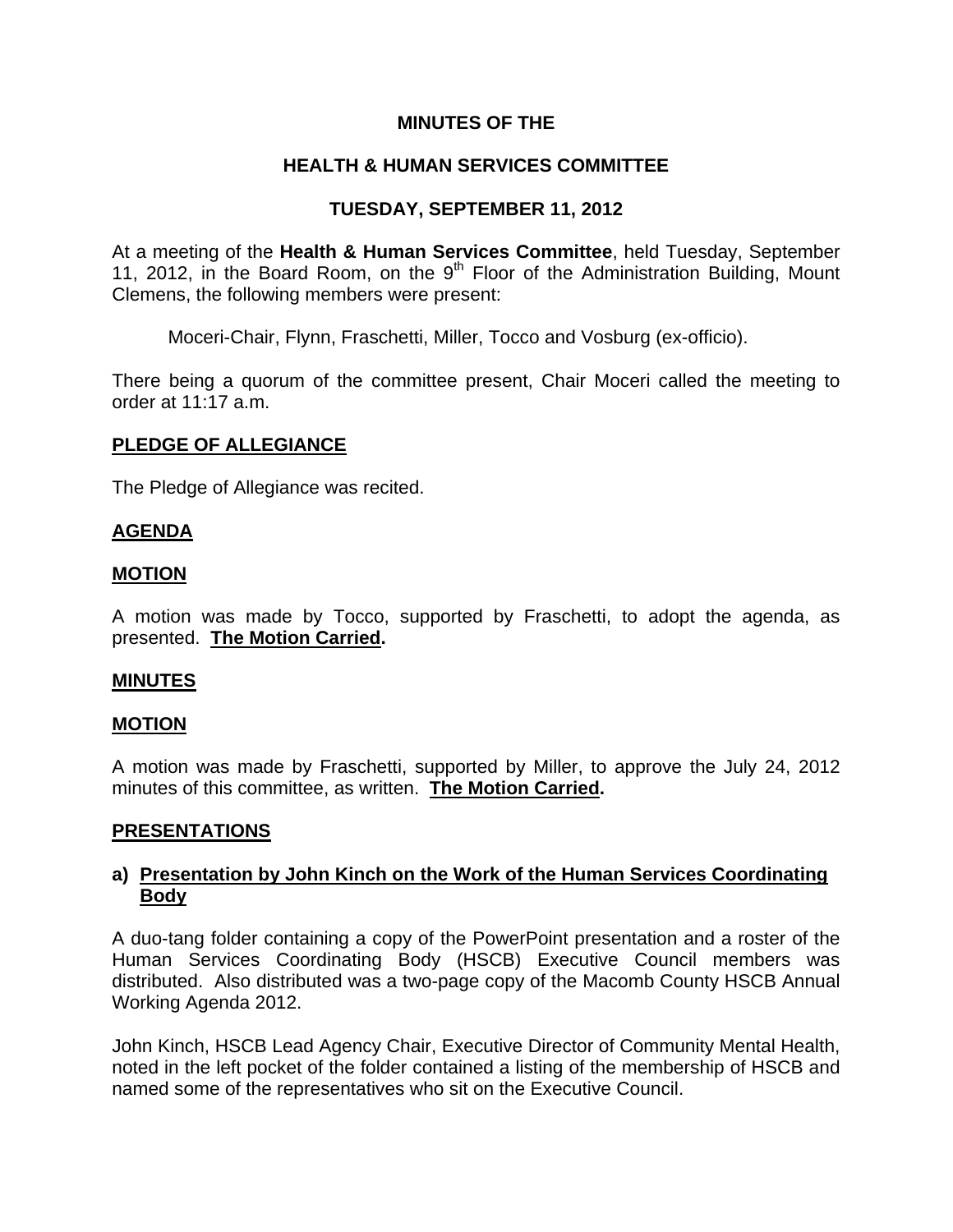John Kinch gave a PowerPoint presentation which consisted of 13 pages, along with Appendix A1 through A8: HSCB Activities and Appendix B1 through B5: HSCB Awards. Key slides shown consisted of the following:

- The Macomb County HSCB is the state-designed Community Collaborative for Macomb County
- The Beginning of the Macomb HSCB
- State Endorsement
- The Vision of the Macomb HSCB
- Mission of the Macomb HSCB
- The Macomb HSCB
- HSCB Organizational Chart
- Current HSCB Member Agencies
- Current HSCB Work Groups
- HSCB Affiliated Collaboratives
- Emerging Issues
- Annual Working Agenda
- HSCB Website
- Appendix A: HSCB Activities
- Appendix B: HSCB Awards

The following commissioners spoke: Fraschetti, Vosburg, Miller and Moceri.

Chair Moceri asked John Kinch to keep her updated as the HSCB discusses the potential of implementing key benchmarks or indicators to better measure and communicate the impact of their work.

## **MOTION**

A motion was made by Fraschetti, supported by Miller, to receive and file the presentation by John Kinch on the work of the Human Services Coordinating Body. **The Motion Carried.** 

## **b) Presentation by Patti Kukula from MyCare Health Center**

A copy of the PowerPoint presentation which consisted of 11 pages was distributed. Also distributed was a colored two-sided brochure which contained information on the two locations of MyCare Health Centers. Also distributed was an invitation to attend MyCare Health Center's Open House on Tuesday, October 30, 2012 from 4 p.m. to 7 p.m.

Patti Kukula, Principle of MyCare Health Center, introduced staff who were in attendance.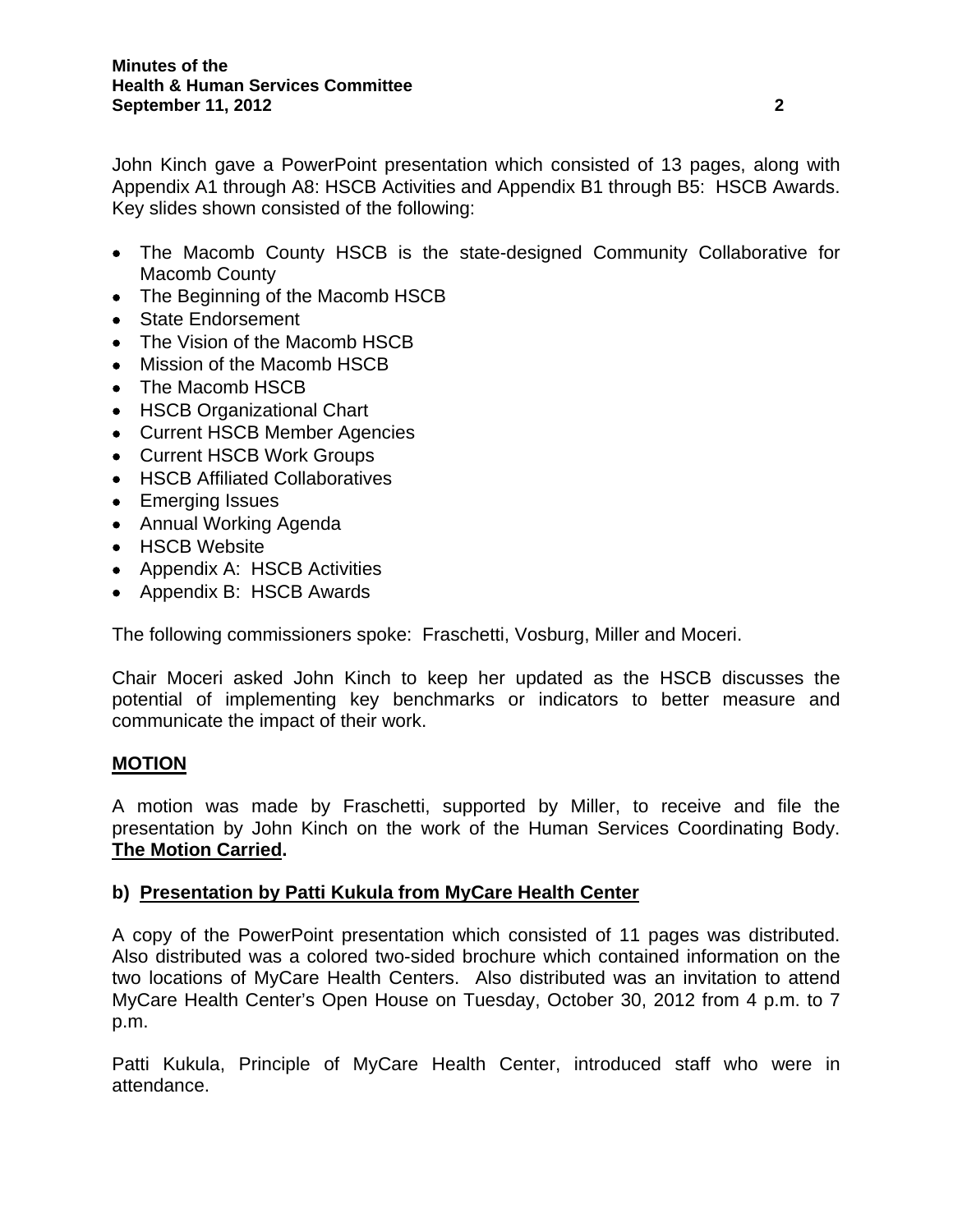Patti Kukula gave a PowerPoint presentation. Key slides shown consisted of the following:

- MyCare Health Center
- Benefits for Local Residents
- Services Transitioned to MyCare
- Breast and Cervical Cancer Screening Program and MyCare
- Senior Counseling
- Coming soon Federally Qualified Health Center
- MyCare Health Center Locations

Patti Kukula noted that they take walk-ins, as well as appointments. Lastly, she invited commissioners to attend the Open House on October  $30<sup>th</sup>$  from 4 p.m. to 7 p.m.

The following commissioners spoke: Vosburg, Tocco, Moceri and Flynn.

## **MOTION**

A motion was made by Tocco, supported by Flynn, to receive and file the presentation by Patti Kukula from MyCare Health Center. **The Motion Carried.** 

After the vote, Chair Moceri noted the next HSCB Information Exchange will be held on Wednesday, October 17<sup>th</sup>.

## **AREA AGENCY ON AGING 1-B**

## **a) Receive and File AAA 1-B Quarterly Update for the Period April Through June 2012 and Request for Payment of \$13,738.25 to Support AAA 1-B Administrative Activities**

#### **MOTION**

A motion was made by Flynn, supported by Fraschetti, to receive and file the Area Agency on Aging (AAA) 1-B quarterly update for the period April through June 2012 to Macomb County; and to request payment of \$13,738.25 to support AAA 1-B administrative activities. **The Motion Carried.** 

After the vote, Chair Moceri reported that she was informed by Pete Provenzano that payment of  $$13,738.25$  to AAA1-B will be disbursed on September  $28<sup>th</sup>$ .

## **COMMUNITY SERVICES**

## **a) Approve 2011/2012 Budget Increase for MCCSA (\$114,169.94)**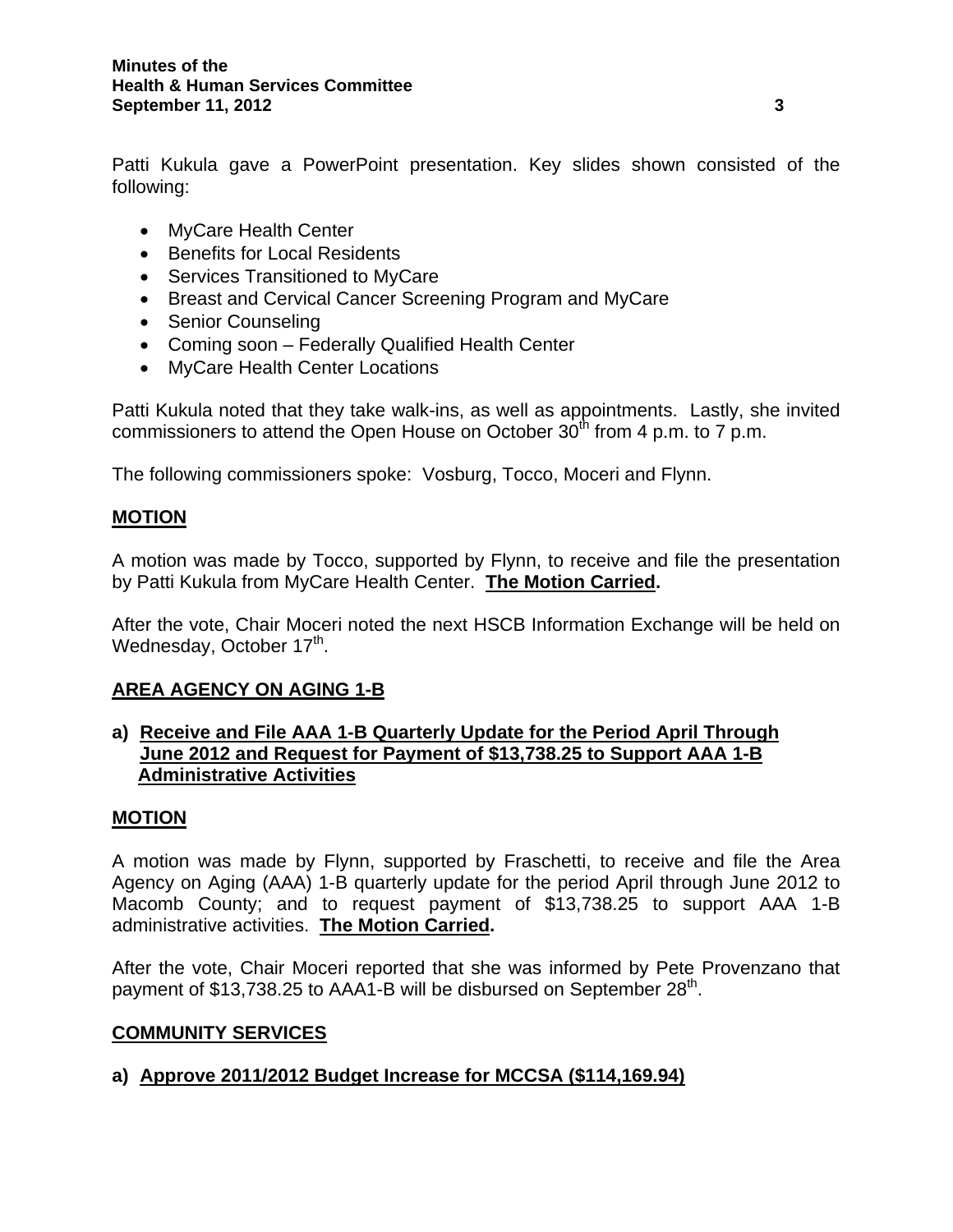## **MOTION**

A motion was made by Flynn, supported by Fraschetti, to approve increase in budgeted revenues and expenditures in the 2011/2012 Macomb County Community Services Agency's fund in the net amount of \$114,169.94, which includes matching amounts of \$20,584 to account for differences between the final amounts awarded and the amounts included in the 2011/2012 budget approved by the Board of Commissioners in September 2011. Further, this budget action addresses budgetary issues only. It does not constitute the Commission's approval of any County contract. If a contract requires Commission approval under the County's Contracting Policy or the County's Procurement Ordinance, such approval must be sought separately. **Forward to the September 12, 2012 meeting of the Finance Committee.** 

Mary Solomon gave an overview of the requested budget increase which consisted of three specific programs:

- Senior Nutrition Congregate/Home Delivered Meals
- Senior Nutrition Senior CHORE Service
- Head Start USDA Meals

Chair Moceri called for a vote on the motion and **The Motion Carried.** 

## **VETERANS**

#### **a) Veterans' Services Department Monthly Reports for July and August**

Fred Warner who is a member of the Veterans' Services Commission was present to overview Kermit Harris' monthly report, since he was attending a meeting in Lansing. There are three House bills on the floor that are negative towards veterans.

Fred Warner then overviewed the Veterans' Services Department monthly reports for July and August, as well as the Veterans' Affairs Commission meeting minutes.

Chair Moceri asked if information could be provided on the legislation, so the Board can support the Veterans' Services Department efforts so veterans' needs are addressed. Fred Warner indicated he would pass her request along to Kermit Harris.

#### **MOTION**

A motion was made by Tocco, supported by Fraschetti, to receive and file the monthly status reports for July and August 2012, as submitted by Kermit Harris, Director of Veterans' Services Department. **The Motion Carried.**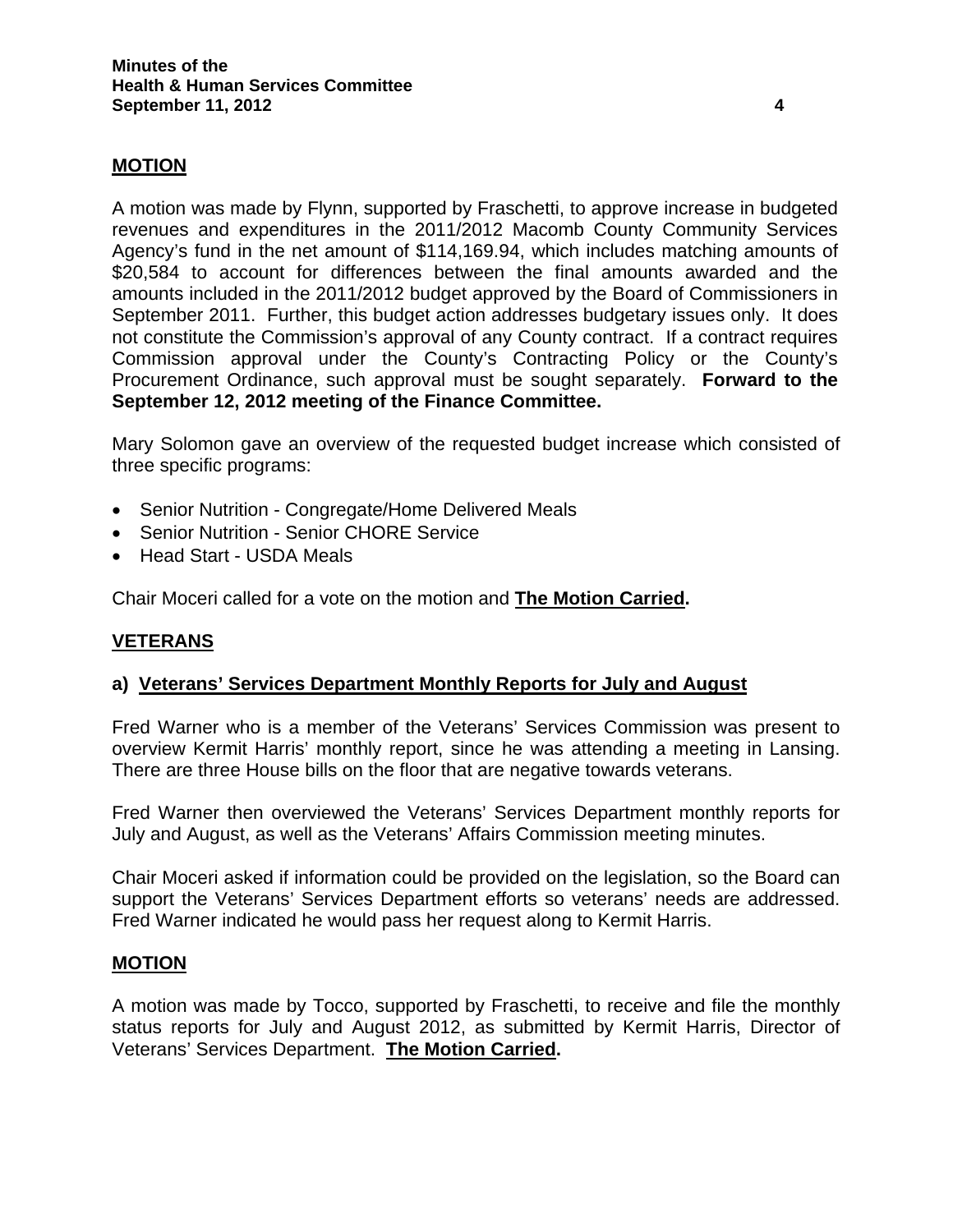## **UPCOMING EVENTS**

### **a) Receive and File Update on Upcoming Events**

### **MOTION**

A motion was made by Fraschetti, supported by Flynn, to receive and file the update on upcoming events. **The Motion Carried.** 

#### **OLD BUSINESS**

### **Receive and File Request for Information dated 08-30-12: a) RFI 08-30-12 Comm. Requests / Community Services Agency**

At the special meeting of the Health & Human Services Committee held on August 28<sup>th</sup>, commissioners requested additional information from Mary Solomon during review of the Recommended Budget for Special Revenue and Enterprise Funds for Fiscal Years Ending September 30, 2013 and 2014 for Macomb County Community Services Agency, as follows:

- Provide details and background information regarding the Macomb Food Program line item in the amount of \$2.5 million, as stated on page C-15 of the recommended budget.
- Provide a summary of the six National Performance Goals and Indicators that they report under utilizing the Results Oriented Management and Accountability (ROMA) system.

In response to RFI 08-30-12 Comm Requests / Community Services Agency, the Office of County Executive submitted their response which was received on September 5<sup>th</sup>. This information was provided to commissioners, posted online, and attached to the final agenda.

Mary Solomon clarified the reason for the donated food dollars boost in the Macomb Food Program 2011 Actual line item showing a figure of \$2.5 million. She reported the value of donated food was inadvertently left out in years prior, but the value will be recorded going forward.

#### **MOTION**

A motion was made by Tocco, supported by Flynn, to receive and file the Request for Information dated 08-30-12: RFI 08-30-12 Comm. Req. / Community Services Agency and the response received from the Office of County Executive on September 5, 2012. **The Motion Carried.**